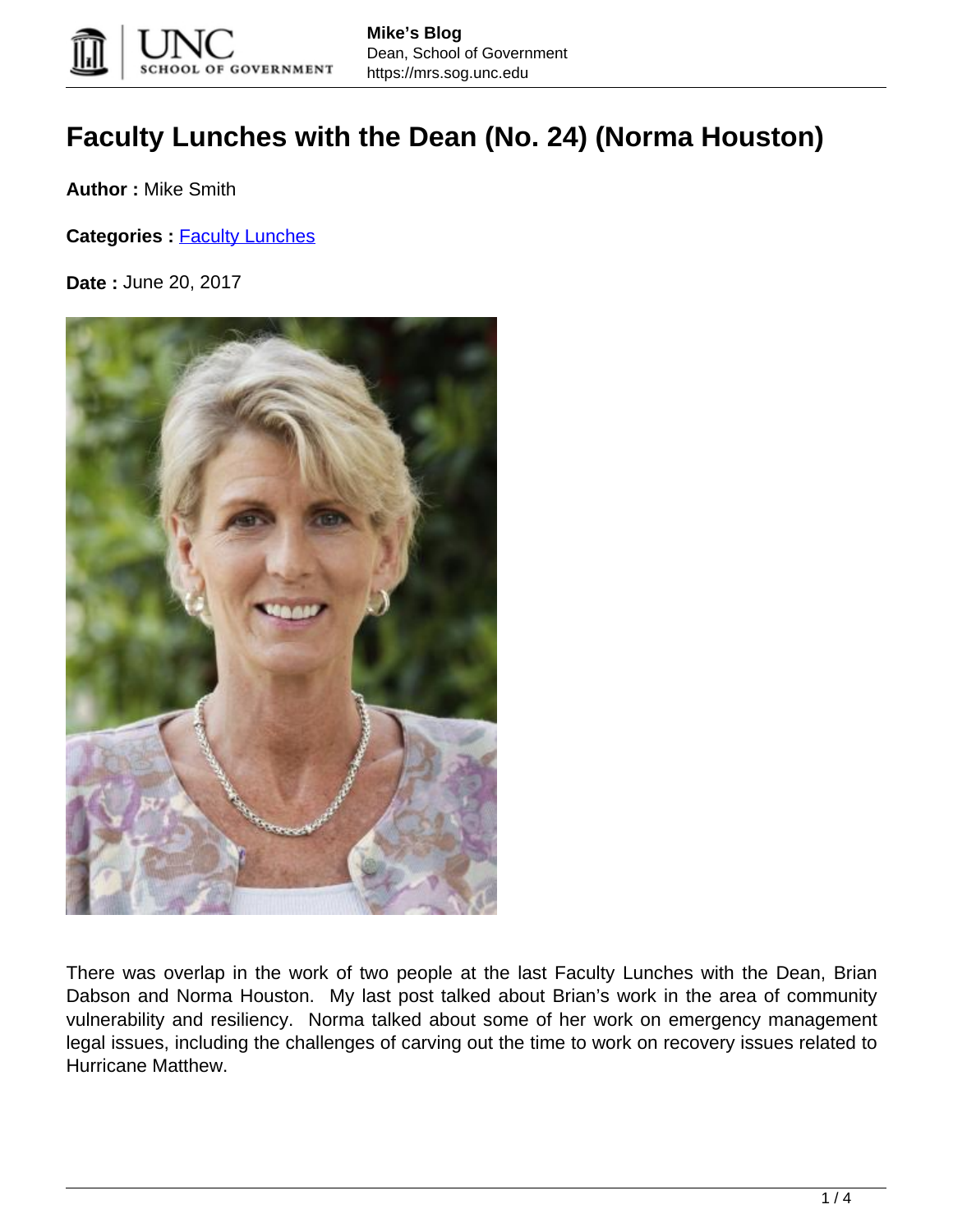

Emergency management is one of those fields that requires everyone to gear up quickly and intensively during a natural disaster—even the most resilient community goes into all-hands-on-deck mode during an emergency. The nature of our work makes it difficult for Norma to respond in the same way on legal issues. She continues to have responsibility for work on the law of purchasing, which includes teaching that has been planned far in advance and advising requests that continue to be pressing. The same is true for her work on ethics issues. What happens when a hurricane strikes and the need for her assistance peaks—and everything is urgent?



We had an interesting discussion during the lunch, and, not surprisingly, there are no easy answers. The answer for Norma is that somehow she just finds a way to do it all, but that can be brutally hard for her during the emergency—and in the long aftermath as legal questions continue to arise in a variety of areas around the recovery. How do we take on really large, time-consuming projects that can have a greater-than-usual impact? It is challenging under the best of circumstances, and incredibly difficult when you can't plan for the work in advance—which always is true for an emergency.

Jessie Smith's recent work on the Chief Justice's Commission on the Administration of Law and Justice is an example of someone reallocating a lot of her time to work on a big project. There was some lead time, and it also couldn't have happened without the support of Jessie's colleagues and understanding from public officials about her reduced availability to them. If a project is important enough, it may require us to ignore some other parts of our work for the duration of the project. This is especially true when there are not multiple people working in a field. It is hard because we are so committed to responsiveness, but in the end we have finite resources and may need to make hard choices. My hope is that the new faculty development assignments will give us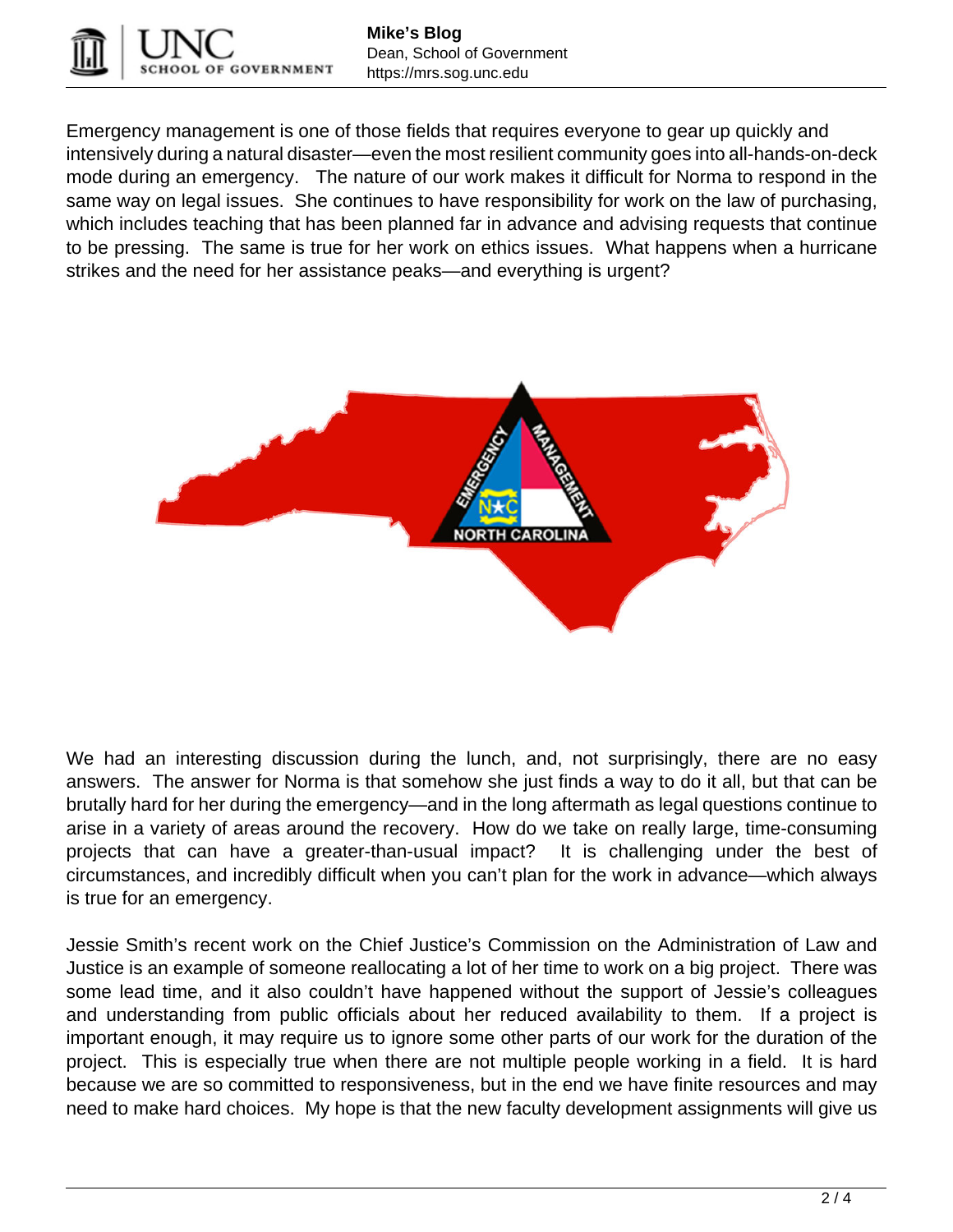

greater flexibility to be involved in projects that can have a bigger impact. It is not a complete answer, but it is a step in the right direction.

Norma also talked about some of the work she is doing on procurement and contracting in the aftermath of Hurricane Matthew. It is important because local officials who spend FEMA money must satisfy federal regulations or lose the money. The lovely term of art is "de-obligation." And failure to follow federal procurement regulations is the number one reason why local governments lose federal money. According to Norma, there will be close to \$1 billion in federal money flowing through North Carolina local governments, and FEMA is becoming stricter on compliance with procurement requirements.

Norma has dug into the federal procurement regulations and compared them with state-law requirements so that local officials can understand and follow the ones that are the most restrictive. That's the law. She has been working closely with FEMA attorneys to confirm her interpretations, which they plan on using as a template for other states. Norma will roll out field training in July on these contracting issues. So far there have been 710 approved projects for federal funding and there are expected to be between 3,500 and 4,000 total projects. Norma's training will build on lessons learned from actual de-obligations in the hope of avoiding a similar fate for projects from Hurricane Matthew.

Norma does amazing work in the emergency management area, and often under difficult circumstances. One challenge she described is that all of the public officials working during an emergency have cool polo shirts with their names and logos—including some reference to emergency management. We will work on getting something for Norma before the next emergency. In the meantime I think this shirt might be a good substitute—at least for around the building.